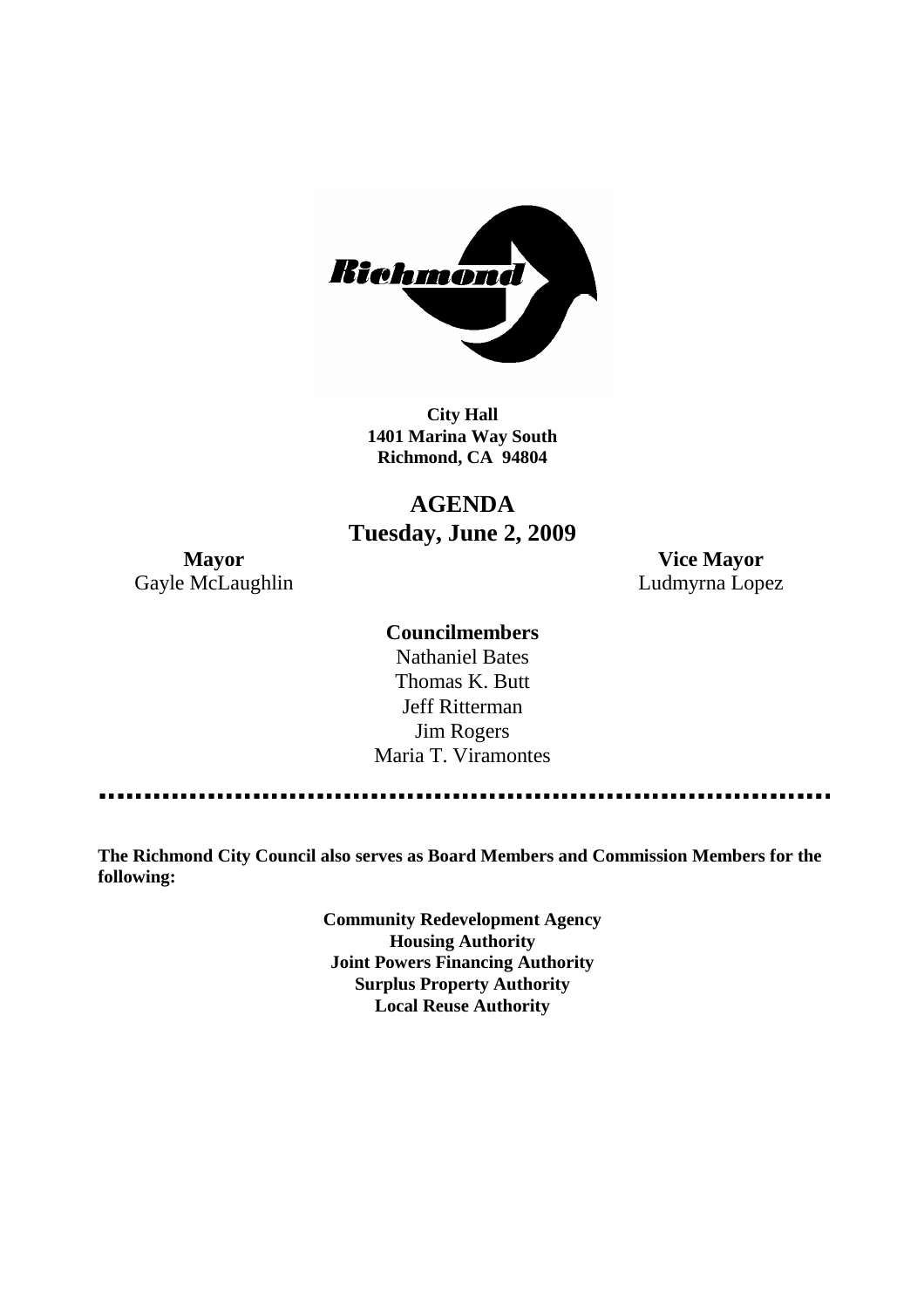# **MEETING PROCEDURES**

The City of Richmond encourages community participation at its City Council meetings and has established procedures that are intended to accommodate public input in a timely and time-sensitive way. As a courtesy to all members of the public who wish to participate in City Council meetings, please observe the following procedures:

**PUBLIC COMMENT ON AGENDA ITEMS:** Anyone who desires to address the City Council on items appearing on the agenda must complete and file a pink speaker's card with the City Clerk **prior** to the City Council's consideration of the item. Once the City Clerk has announced the item and discussion has commenced, no person shall be permitted to speak on the item other than those persons who have submitted their names to the City Clerk. Your name will be called when the item is announced for discussion. **Each speaker will be allowed TWO (2) MINUTES to address the City Council on NON-PUBLIC HEARING items listed on the agenda.**

**OPEN FORUM FOR PUBLIC COMMENT:** Individuals who would like to address the City Council on matters not listed on the agenda or on **Presentations, Proclamations and Commendations, Report from the City Attorney, or Reports of Officers** may do so under Open Forum. All speakers must complete and file a pink speaker's card with the City Clerk **prior** to the commencement of Open Forum. **The amount of time allotted to individual speakers shall be determined based on the number of persons requesting to speak during this item. The time allocation for each speaker will be as follows: 15 or fewer speakers, a maximum of 2 minutes; 16 to 24 speakers, a maximum of 1 and one-half minutes; and 25 or more speakers, a maximum of 1 minute.**

#### **SPEAKERS ARE REQUESTED TO OCCUPY THE RESERVED SEATS IN THE FRONT ROW BEHIND THE SPEAKER'S PODIUM AS THEIR NAME IS ANNOUNCED BY THE CITY CLERK.**

**CONSENT CALENDAR:** Consent Calendar items are considered routine and will be enacted, approved or adopted by one motion unless a request for removal for discussion or explanation is received from the audience or the City Council. A member of the audience requesting to remove an item from the Consent Calendar must complete and file a speaker's card with the City Clerk **prior to the City Council's consideration of Item C, Agenda Review.** An item removed from the Consent Calendar may be placed anywhere on the agenda following the City Council's agenda review.

*The City Council's adopted Rules of Procedure recognize that debate on policy is healthy; debate on personalities is not. The Chairperson has the right and obligation to cut off discussion that is too personal, too loud, or too crude.*

**\*\*\*\*\*\*\*\*\*\*\*\*\*\*\*\*\*\*\*\*\*\*\*\*\*\*\*\*\*\*\*\*\*\*\*\*\*\*\*\*\*\*\*\*\*\*\*\*\*\*\*\*\*\*\*\*\*\***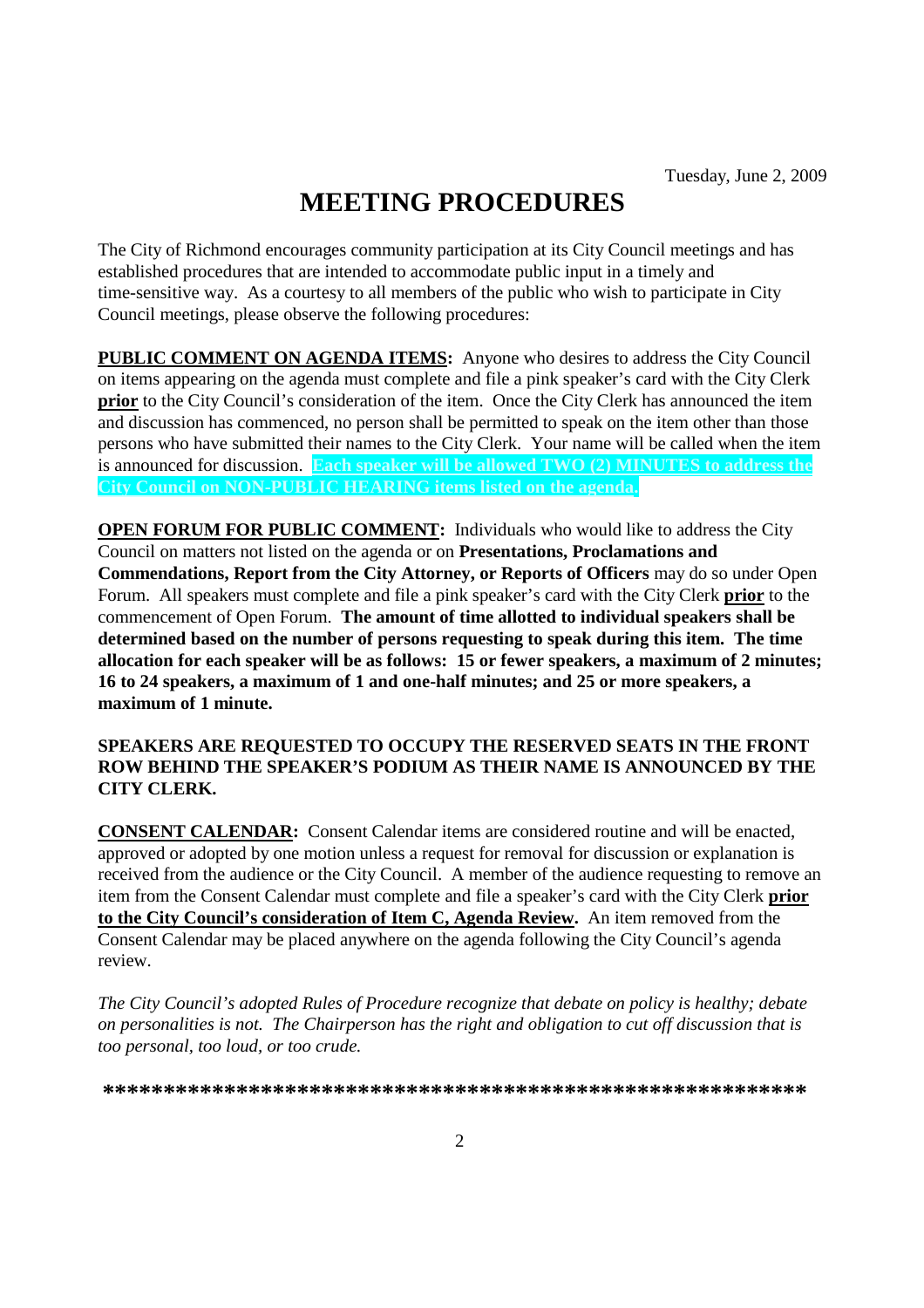Tuesday, June 2, 2009

## **EVENING OPEN SESSION**

6:00 p.m.

## **A. ROLL CALL**

## **B. PUBLIC COMMENT**

## **C. ADJOURN TO CLOSED SESSION**

## **CLOSED SESSION**

Shimada Room of City Hall

## **A. CITY COUNCIL**

**A-1.** CONFERENCE WITH LEGAL COUNSEL - EXISTING LITIGATION (Subdivision [a] of Government Code Section 54956.9):

Citizens for Eastshore Park vs. City of Richmond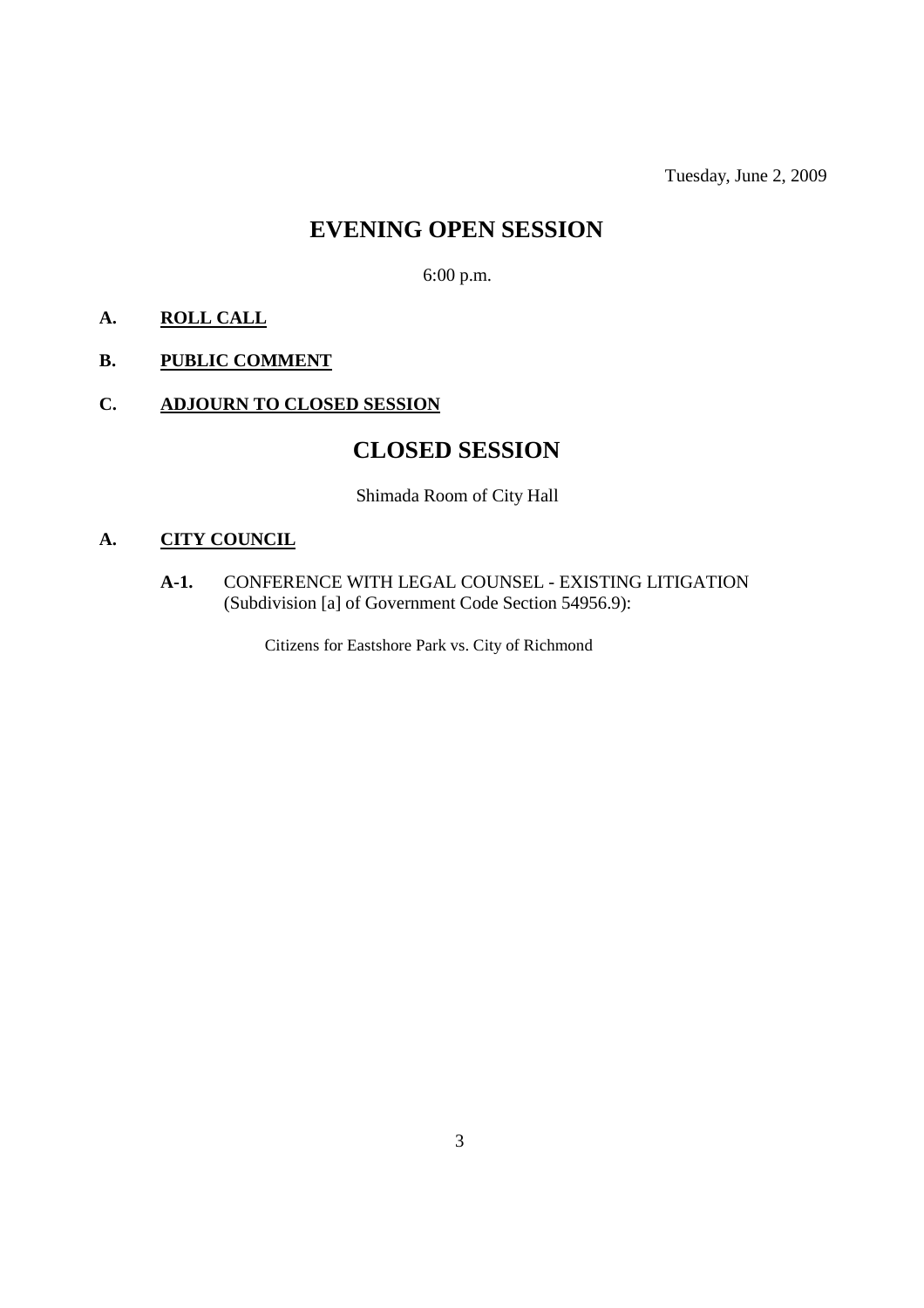## **CITY COUNCIL**

7:00 p.m.

#### **PLEDGE TO THE FLAG**

**A. ROLL CALL**

#### **B. STATEMENT OF CONFLICT OF INTEREST**

**C. AGENDA REVIEW**

#### **D. PRESENTATIONS, PROCLAMATIONS, AND COMMENDATIONS**

### **E. REPORT FROM THE CITY ATTORNEY OF FINAL DECISIONS MADE AND NON-CONFIDENTIAL DISCUSSIONS HELD DURING CLOSED SESSION**

#### **F. CONSENT CALENDAR**

- **F-1.** APPROVE a contract with Wadsworth Glass, Inc. for the installation of a one foot high-tempered-glass hand railing system for the Richmond Public Library's Main Branch mezzanine in an amount not to exceed \$24,990 - Library & Cultural Services (Monique A. le Conge 620-6554).
- **F-2.** APPROVE Contract Amendment No. 2 with Jane Lofgren, dba Central Cleaning, for restroom cleaning services at the Jay & Barbara Vincent Park, Shimada Park, and Lucretia Edwards Park, extending the term of the contract for an additional year at a cost not to exceed \$9,720. The total amended contract amount will not exceed \$29,160.00 for the term from July 1, 2007, to June 30, 2010 - Public Works Department (Yader A. Bermudez, 231-3009).
- **F-3.** APPROVE Contract Amendment No. 2 with DP Security, LLC to provide continued monitoring and securing of the restroom facilities at Nevin, Nicholl, M.L. King, J.F. Kennedy, La Moine, Shields-Reid, and Booker T. Anderson Parks. The current contract will expire on June 30, 2009. Contract Amendment No. 2 is in an amount not to exceed \$75,960 with a total contract amount not to exceed \$274,483.36 for the term of July 1, 2009 to June 30, 2010 - Public Works Department (Yader A. Bermudez 231-3009).
- **F-4.** APPROVE the purchase of one prisoner transport kit for a Police Department prisoner van from Lehr Auto Electric in an amount not to exceed \$11,056 - Public Works Department (Yader A. Bermudez 231-3009).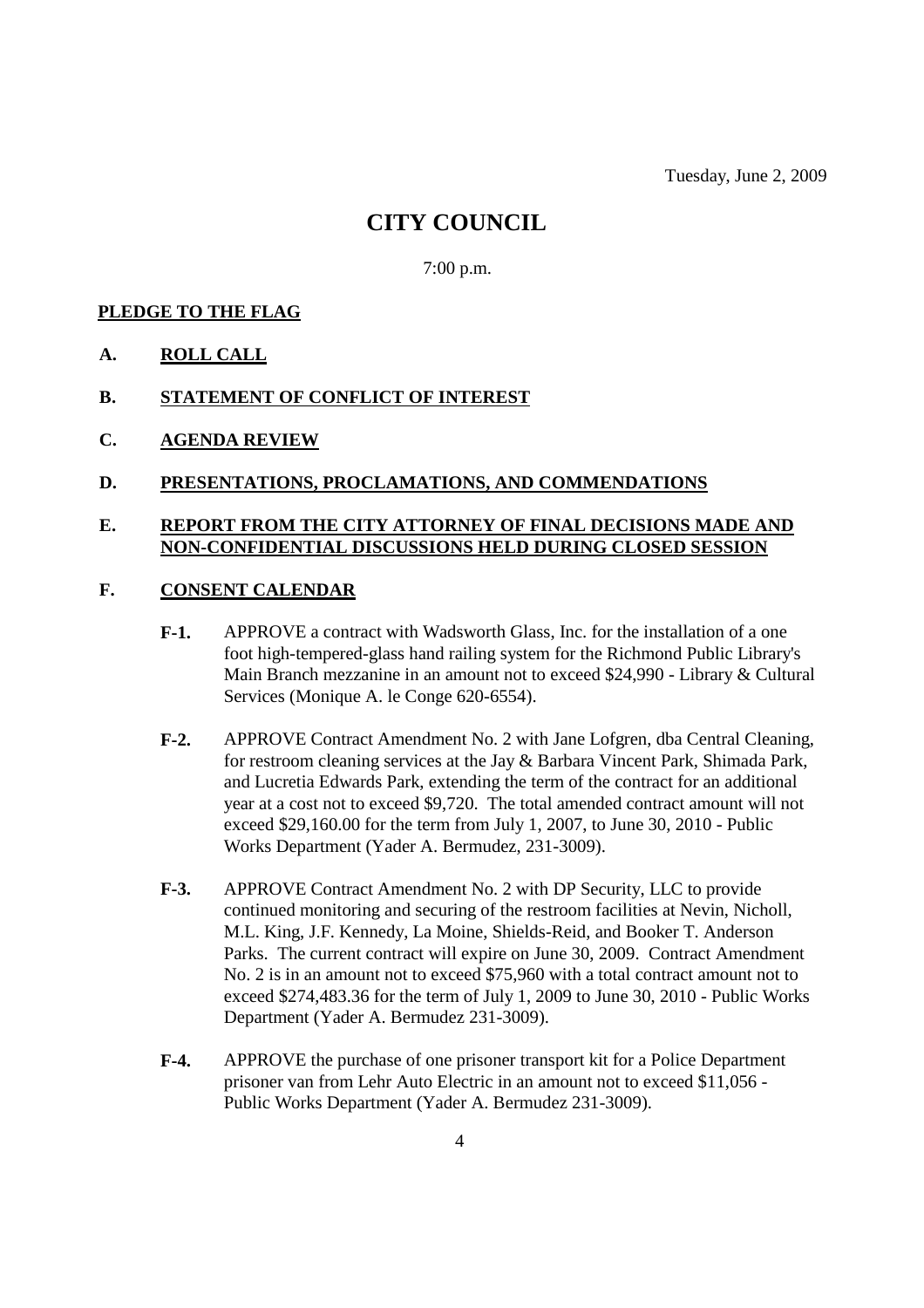- **F-5.** ADOPT the following regarding the Marina Bay Landscaping and Lighting Maintenance District: (1) a resolution initiating proceedings for formation of the Marina Bay Landscaping and Lighting Maintenance District (MBLLMD) and for the levy and collection of assessments for fiscal year 2009-2010, and (2) a resolution accepting the Engineer's Report for the MBLLMD, declaring intention to form the MBLLMD, and setting July 21, 2009, as the date for a hearing on the proposed assessments – Public Works Department (Yader A. Bermudez 231-3009).
- **F-6.** APPROVE a contract with Pond Solutions to provide and install a solar-powered circulation system to reduce algal growth and maintain water quality at Hilltop Lake, in an amount not to exceed \$42,303 – Public Works Department (Yader A. Bermudez 231-3009).
- **F-7.** ADOPT a resolution approving the Engineer's Report for FY 2009-2010 for the Hilltop Landscape Maintenance District ("HLMD"), declaring the Council's intention to increase the annual assessment in the HLMD, and announcing a Public Hearing concerning the proposed increased assessment on July 21, 2009, at 7:00 p.m. in City Council Chambers at 440 Civic Center Plaza in the City of Richmond – Public Works Department (Yader A. Bermudez 231-3009).
- **F-8.** APPROVE the purchase and installation of seven PTS-ENS3 Dual Action Smith Cage weight training systems from the Centurion Sales Company, Inc. for the continued implementation of a health and wellness program, with 80% of the purchase cost funded by an Assistance to Firefighters program grant. Total amount of the purchase and installation will not exceed \$32,696- Fire Department (Chief Michael Banks - 307-8041).
- **F-9.** APPROVE the purchase of Mun-ease Debt Management Software for management of the City's debt portfolio at a cost not to exceed \$16,000 - Finance Department (Jim Goins 620-6740).
- **F-10.** APPROVE a one year subscription for Bloomberg Professional Service in the amount of \$22,800 for management of the City's investment and debt-related activities - Finance Department (James Goins 620-6740).
- **F-11.** APPROVE a contract with Rising Sun Energy Center in an amount not to exceed \$39,728 and for a term from May 1, 2009, to December 30, 2009, to provide energy-efficiency workforce development training for RichmondBUILD students as part of the "Green Track" element of the curriculum - Employment & Training Department (Sal Vaca 307-8006).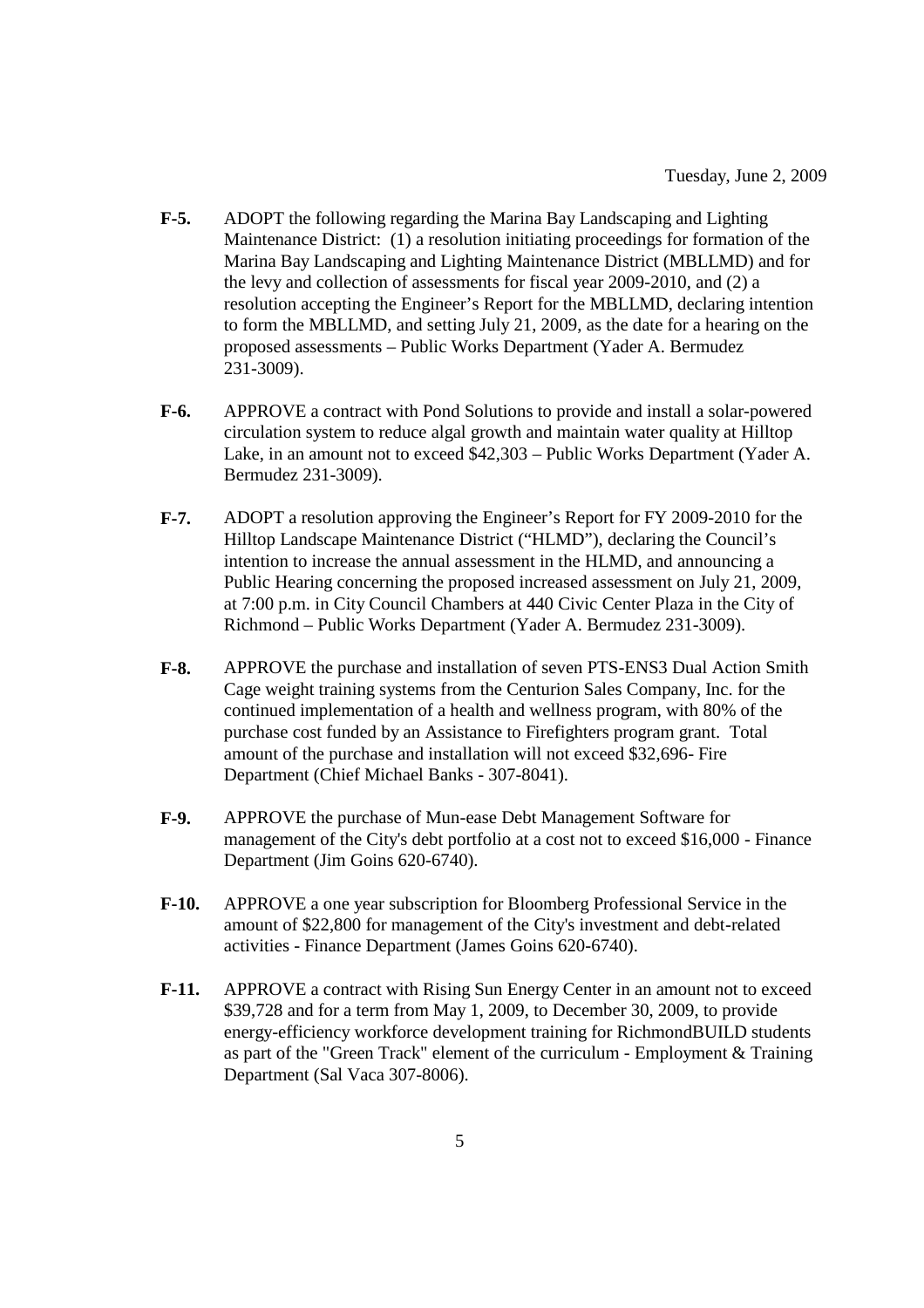- **F-12.** APPROVE the purchase of one 15-inch Vermeer Brush Chipper under the National Joint Powers Alliance (NJPA) Contract No. 100907-FCC in an amount not to exceed \$44,000 – Public Works Department (Yader A. Bermudez 231- 3009).
- **F-13.** APPROVE a contract amendment with Mid County Officials Network to continue providing sports officials for the Recreation Department's youth and adult sports programs. Total amount of the amendment is \$15,000 for a total contract amount of \$25,000. This amendment also extends the term through December 31, 2009 - Recreation Department (Keith Jabari 620-6791).
- **F-14.** APPROVE the purchase of one 32-ton Murray equipment trailer in an amount not to exceed \$72,000 under a State of California bid Contract No. 26601108343270 completed on November 19, 2008 – Public Works Department (Yader A. Bermudez 231-3009).
- **F-15.** ADOPT a resolution authorizing submittal of Measure C 2006 and 2007 "Growth Management Program Compliance Checklist" to the Contra Costa County Transportation Authority (CCTA) to allow the City of Richmond to receive its allocation of FY 2007-08 and 2008-09 Local Street Maintenance and Improvement Funds - Planning and Building Services Department (Richard Mitchell 620-6706).
- **F-16.** ADOPT an ordinance (second reading) adding Chapter 9.58 to the Richmond Municipal Code regarding the prohibition of cigarette and tobacco product sampling within the City of Richmond - Councilmembers Butt, Ritterman, and Rogers (620-6581).
- **F-17.** ADOPT an ordinance (second reading) repealing Chapter 9.18 and adding Chapter 9.56 that prohibits smoking in certain designated public places - Councilmembers Butt, Ritterman, and Rogers (620-6581).
- **F-18.** ADOPT an ordinance (second reading) repealing Chapter 7.104 and adding Chapter 7.106 entitled "Tobacco Retailer License," which requires tobacco retailers to secure a tobacco retailer license from the Police Department before selling cigarettes and tobacco products within the City of Richmond - Councilmembers Butt, Ritterman, and Rogers (620-6581).
- **F-19.** APPROVE a professional service contract with PSOMAS for construction management of Phase II of the Central Richmond Greenway Bicycle and Pedestrian Trail in an amount not to exceed \$93,498 - Engineering Department (Rich Davidson 307-8105).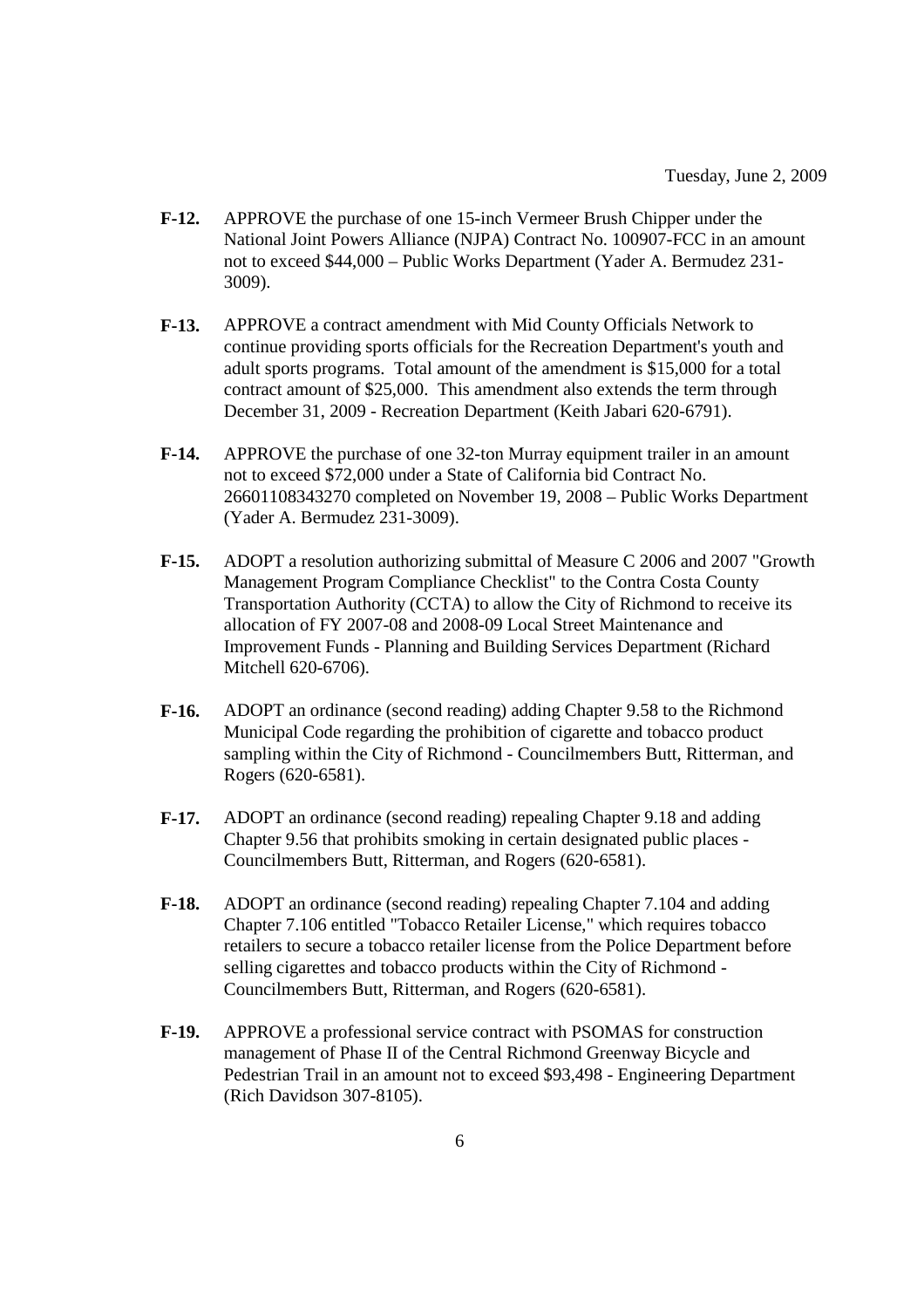- **F-20.** APPROVE the purchase of three slide-in fire pump units from Burton's Fire for three fire trucks in an amount not to exceed \$72,000 - Public Works Department (Yader A. Bermudez 231-3009).
- **F-21.** ADOPT a resolution pursuant to California Streets and Highways Code Division 9 Part 3 Chapter 3 vacating a portion of Castro Street that has been superseded by relocation, resulting from construction of the Richmond Parkway, and is no longer needed for public purposes, reserving from the vacation easements for existing utilities - Engineering Department (Rich Davidson 620-8105).
- **F-22.** INTRODUCE an ordinance (first reading) setting the tax rate for the Pension Tax Override Fund for Fiscal Year 2009-2010 at 0.14% – Finance Department (James Goins 620-6740).
- **F-23.** APPROVE the minutes of the Special Meeting held on April 28, 2009, and the Regular Meeting held on May 5, 2009 - City Clerk's Office (620-6513).
- **F-24.** DIRECT staff concerning the transfer of \$2,000,000 in funds from Chevron to the City of Richmond for the Greenprint Project, pursuant to Section 2.F.(3) of the Richmond Community Benefits Agreement between Chevron and the City of Richmond - Councilmember Rogers (867-5725).

#### **OPEN FORUM FOR PUBLIC COMMENT**

### **G. RESOLUTIONS**

**G-1.** ADOPT a resolution amending the City Council Rules of Procedure and Order to: (1) change the starting and ending times of meetings; (2) alter the order of business; (3) consolidate City Council and Redevelopment Agency Board meetings; and (4) make related changes to facilitate completing Council and Board business in a timely fashion - City Attorney's Office (Randy Riddle 620-6509).

#### **H. ORDINANCES**

**H-1.** INTRODUCE an ordinance (first reading) repealing Richmond Municipal Code Chapters 13.08 through 13.36 and adopting a new Chapter 13.08 regarding appeals and remedies for tax and fee disputes - City Attorney's Office (Randy Riddle 620-6509).